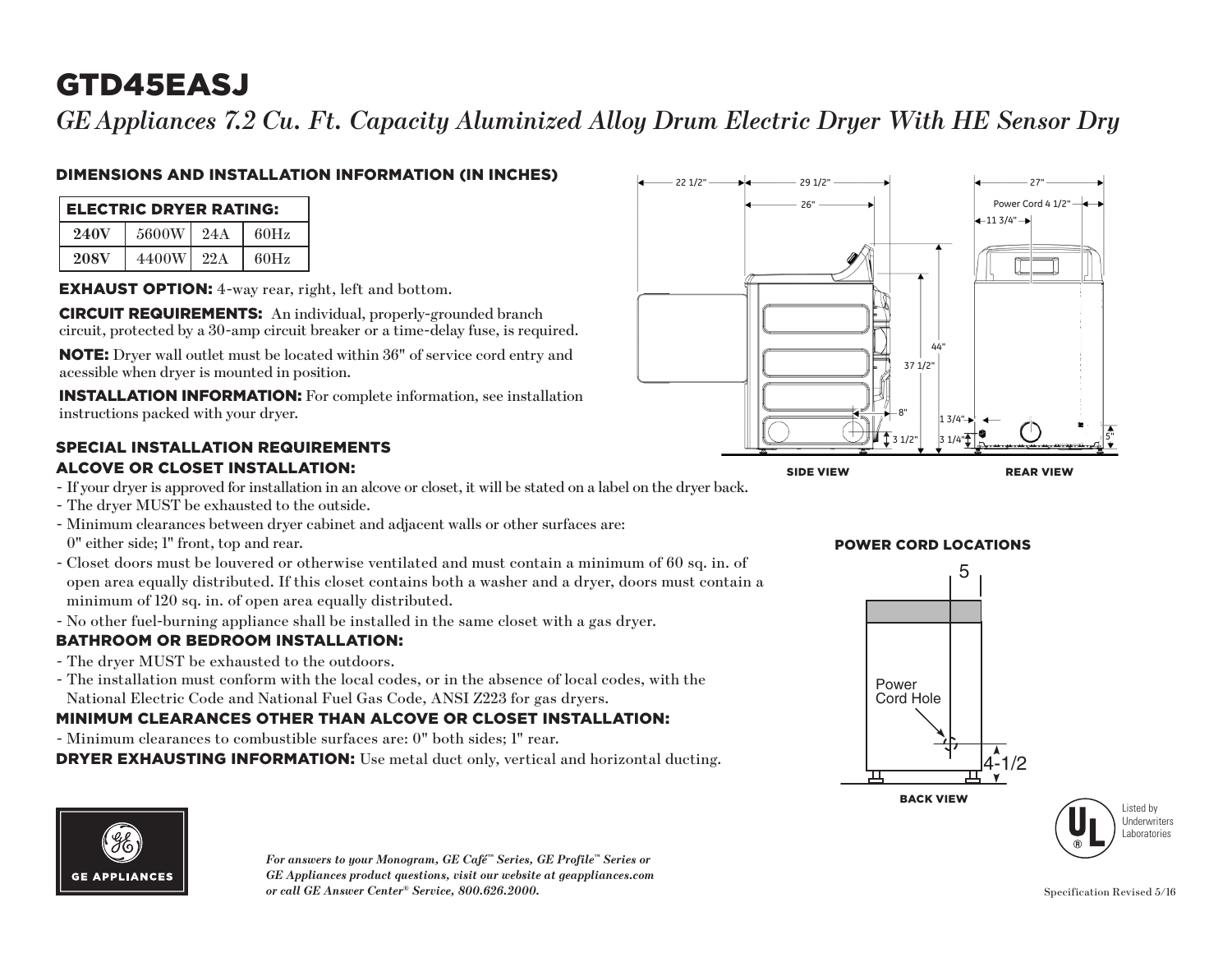# GTD45EASJ

*GE* Appliances 7.2 Cu. Ft. Capacity Aluminized Alloy Drum Electric Dryer With HE Sensor Dry

#### FOR COMPLETE INFORMATION, SEE INSTALLATION INSTRUCTIONS PACKED WITH YOUR DRYER.

#### DUCTING MATERIALS:

For best performance, this dryer should be vented with 4" diameter all rigid metal exhaust duct. If rigid metal duct cannot be used, then UL-listed flexible metal (semirigid) ducting can be used (Kit WX08X10077). In special installations, it may be necessary to connect the dryer to the house vent using a flexible metal (foil-type) duct. A UL-listed flexible metal (foil-type) duct may be used ONLY in installations where rigid metal or flexible metal (semi-rigid) ducting cannot be used AND where a 4" diameter can be maintained throughout the entire length of the transition duct. Please see installation instruction packed with your dryer for complete instructions when using flexible metal (foil type) ducting.

#### EXHAUST LENGTH CALCULATION:

- 1. Determine the number of  $90^{\circ}$  turns needed for your installation. If you exhaust to the side or bottom of dryer, add one turn.
- 2. The maximum length of 4" rigid (aluminum or galvanized) duct which can be tolerated is shown in the table. A turn of  $45^{\circ}$  or less may be ignored. Two  $45^{\circ}$  turns within the duct length should be treated as a 90° elbow. A turn over 45° should be treated as a 90° elbow.

Dryers **must** be exhausted to the outside.

CAUTION: For personal safety do not terminate exhaust into a chimney, under any enclosed house floor (crawl space), or into an attic, since the accumulated lint could create a fire hazard or moisture could cause damage. Never terminate the exhaust into a common duct or plenum with a kitchen exhaust, since the combination of lint and grease could create a fire hazard.

Exhaust ducts should be terminated in a dampered wall cap to prevent back drafts, bird nesting, etc. The wall cap must also be located at least 12" above the ground or any other obstruction with the opening pointed down.

#### FOR MORE INFORMATION ON VENTING KITS AND ACCESSORIES, PLEASE CALL 1-800-GE-CARES.

#### DRYER EXHAUSTING INFORMATION— USE METAL DUCT ONLY VERTICAL AND HORIZONTAL DUCTING

|                                                      | <b>BEST PERFORMANCE</b>                         |                   |            |
|------------------------------------------------------|-------------------------------------------------|-------------------|------------|
| А                                                    | Maximum length<br>of 4" dia rigid<br>metal duct |                   |            |
| B                                                    |                                                 | Exhaust hood type |            |
| А                                                    | Number                                          | А                 |            |
| $2 - 1/2$                                            | of 90°                                          | $\Delta''$        | $2 - 1/2"$ |
| Domestic dryer models                                | turns                                           | opening           | opening    |
|                                                      |                                                 | 120 ft.           | 90 ft.     |
|                                                      |                                                 | $100$ ft.         | 75 ft.     |
| Long Vent 6.1-7.4 cu. ft.<br>capacity electric & gas | $\mathfrak{D}$                                  | 85 ft.            | 65 ft.     |
| (GTD33, GTD42, GTD45,                                | 3                                               | 70 ft.            | 55 ft.     |
| GTD65, GTX22, GTX33, GTX42                           | 4                                               | 60 ft.            | 45 ft.     |
| and GTX65)                                           | 5                                               | 55 ft.            | 35 ft.     |

For every extra 90° elbow, reduce the allowable vent system length by 10 ft.

Two 45° elbows will be treated like one 90° elbow. For the side exhaust installations, add one 90° elbow to the chart. When calculating the total vent system length, you must add all the straight portions and elbows of the system (including the transition duct.